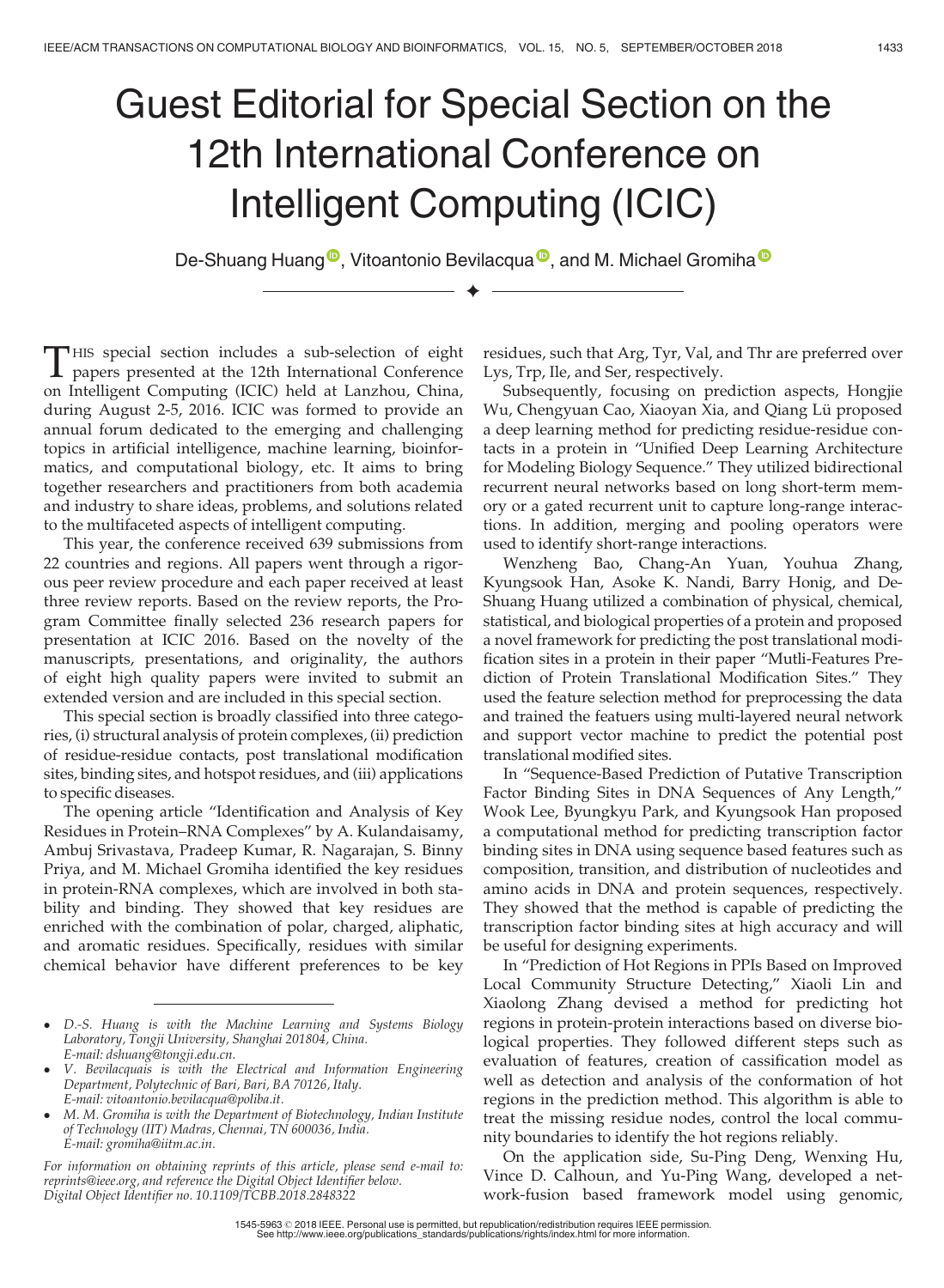epigenomic, and neuroimaging data for identifying genetic biomarkers of complex diseases in their paper "Integrating Imaging Genomic Data in the Quest for Biomarkers of Schizophrenia Disease." Networks have been constructed for healthy and disease cases and genes with significant changes were determined as schizophrenia biomarkers by comparing their minimum spanning trees. This approach provides a general framework for discovering gene biomarkers of complex diseases, which could be used for diagnosis.

In "Continuous Petri Nets and microRNA Analysis in Melanoma," Giulia Russo, Marzio Pennisi, Roberta Boscarino, and Francesco Pappalardo developed a continuous Petri Net model for understanding the signalling cascades involved in melanoma development, such as MAPK and PI3K/AKT. They showed that hsa-mir-132 downregulates expression levels of p120RasGAP at high concentrations and it is significantly associated with clinical outcome in melanoma cancer genomic data sets of BRAF-mutated patients. The results suggest that targeting miRNAs through antisense oligonucleotides technology may enhance the action of BRAF inhibitors.

Jian Liu, Yuhu Cheng, Xuesong Wang, Xiaoluo Cui, Yi Kong, and Junping Du proposed a Low Rank Subspace Clustering model via Discrete Constraint and Hypergraph Regularization (DHLRS) for identifying cancer class in "Low Rank Subspace Clustering via Discrete Constraint and Hypergraph Regularization for Tumor Molecular Pattern Discovery." They adapted various steps and the procedure includes (i) learning the cluster indicators, (ii) approximating the low rank constraints, (iii) infering the complex relationship between genes and intrinsic geometrical structure of gene expression data in each subspace, and (iv) identifying the molecular pattern of tumor gene expression data sets. The results showed a good agreement with experiments on both synthetic data and real tumor gene expression data sets.

We would like to express our sincere thanks to the ICIC 2016 Program Committee members for their invaluable effort in making it a successful event. We would like to thank the external reviewers for volunteering their time to review the submissions to the conference and the special section. We would like to thank Aidong Zhang, the current editor-in-chief of the *IEEE/ACM Transactions on ComputationalBiology and Bioinformatics* (*TCBB*), for offering this opportunity for wider dissemination of the research presentedat ICIC 2016 in *TCBB*. Last, but not least, we would like to thank the authors of these eight articles for their time and effort in submitting their high quality work to ICIC and *TCBB*.

> De-Shuang Huang, Vitoantonio Bevilacqua, M. Michael Gromiha, *Guest Editors*



De-Shuang Huang received the BSc degree from the Institute of Electronic Engineering, Hefei, China, in 1986, the MSc degree from the National Defense University of Science and Technology, Changsha, China, in 1989, and the PhD degree from Xidian University, Xian, China, in 1993, all in electronic engineering. During the 1993-1997 period, he was a postdoctoral student in the Beijing Institute of Technology and in the National Key Laboratory of Pattern Recognition, the Chinese Academy of Sciences, Beijing,

China, respectively. In September, 2000, he joined the Institute of Intelligent Machines, the Chinese Academy of Sciences as the recipient of the "Hundred Talents Program of CAS". In September 2011, he entered into Tongji University as a chaired professor. From September 2000 to March 2001, he worked as a research associate with Hong Kong Polytechnic University. From August to September 2003, he visited George Washington University, Washington DC, USA, as a visiting professor. From July to December 2004, he worked as a university fellow with Hong Kong Baptist University. From March 2005 to March 2006, he worked as a research fellow in the Chinese University of Hong Kong. From March to July 2006, he worked as a visiting professor with the Queen's University of Belfast, UK. In 2007, 2008, and 2009, he worked as a visiting professor with Inha University, Korea, respectively. Currently, he is the visiting professor of the Liverpool John-Moore University, UK. In addition, he is the director of the Institute of Machines Learning and Systems Biology, Tongji University. He is currently a fellow of the International Association of Pattern Recognition (IAPR fellow), and a senior member of the IEEE and the International Neural Network Society (INNS). He was the 2015 International Joint Conference on Neural Networks (IJCNN 2015) general chair, July 12-17, 2015, Killarney, Ireland. He has published more than 190 journal papers. His current research interest includes bioinformatics, pattern recognition, and image processing.



Vitoantonio Bevilacqua received the bachelor's degree in electronic engineering and the PhD degree in electrical engineering from Polytechnic where he is currently a tenured assistant professor of human computer interaction in the Department of Electrical and Information Engineering and has also taught expert systems, medical informatics, and image processing. Since 1996, he has been working and investigating in the field of computer vision and image processing, neural networks, evolutionary algorithms, and hybrid

expert systems. The main applications of his research are in real world, in biometry, in medicine, and recently in bioinformatics and systems biology. On July 2011, he was invited as a lecturer to the International School on Medical Imaging using Bio-inspired and Soft Computing-Miere (Spain) MIBISOC FP7-PEOPLE-ITN-2008. GA N. 238819where he presented his research on Intelligent Tumors Computer Aided Early Diagnosis and Therapy: Neural Network and Genetic Algorithms frameworks. He won the Best Paper Award at the International Conference on Intelligent Computing held in Shanghai (ICIC 2008), and he was program chair of ICIC 2009, publication chair of ICIC 2010, tutorial chair of ICIC 2011, publication chair of ICIC 2012 and ICIC 2013, award committee chair of ICIC 2014, special issue chair of ICIC 2015, and general chair of HMISS 2015.